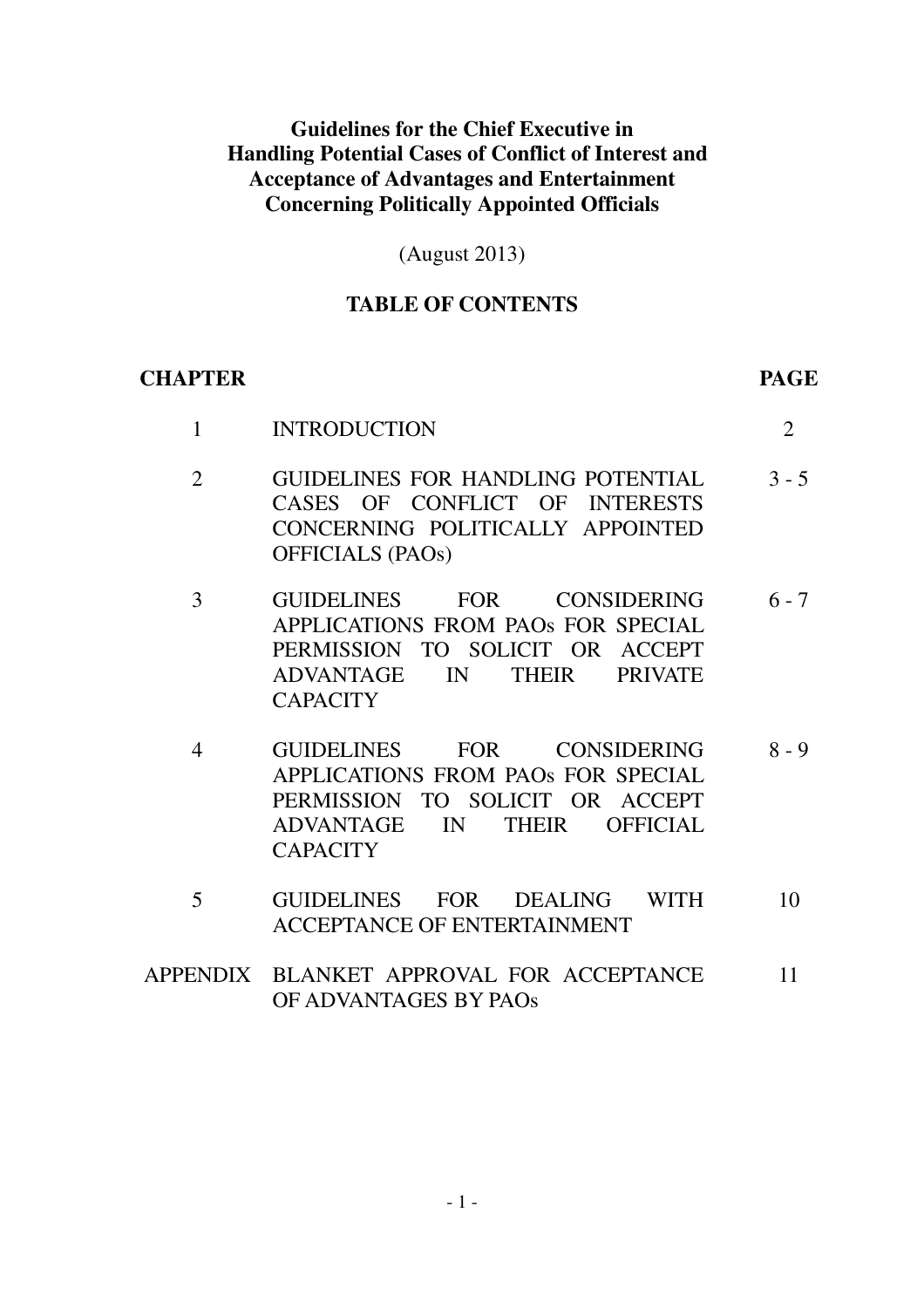## **CHAPTER 1: INTRODUCTION**

1.1 Chapter 5 of the Code for Officials under the Political Appointment System (the Code) sets out the provisions relating to the prevention of conflict of interest of PAOs.

1.2 As a general principle, in handling matters relating to conflict of interest of PAOs, including considering applications by PAOs for special permission to solicit or accept advantages<sup> $\int$ </sup> in accordance with the Code, the Chief Executive (CE) makes reference to the guidelines set out in the prevailing Civil Service Bureau circulars. This document sets out the general guidelines for reference purpose.

1.3 Reference to the CE in this document includes any delegated authority by the CE.

1.4 The blanket approval given by the CE in respect of acceptance of advantages by PAOs is set out in the Appendix for reference.

 $\frac{1}{1}$  As set out in paragraph 5.10 of the Code, the meaning of "advantage" in Chapter 5 of the Code is the same as that defined under the Prevention of Bribery Ordinance (Chapter 201) (POBO). "Advantage" is defined widely under the POBO (section 2(1)) to cover gifts (including gifts of money), loans (of money), passages, employment, contract, services, favours, etc., but exclude "entertainment" which is defined as the provision of food or drink (i.e. meals) and any accompanying entertainment.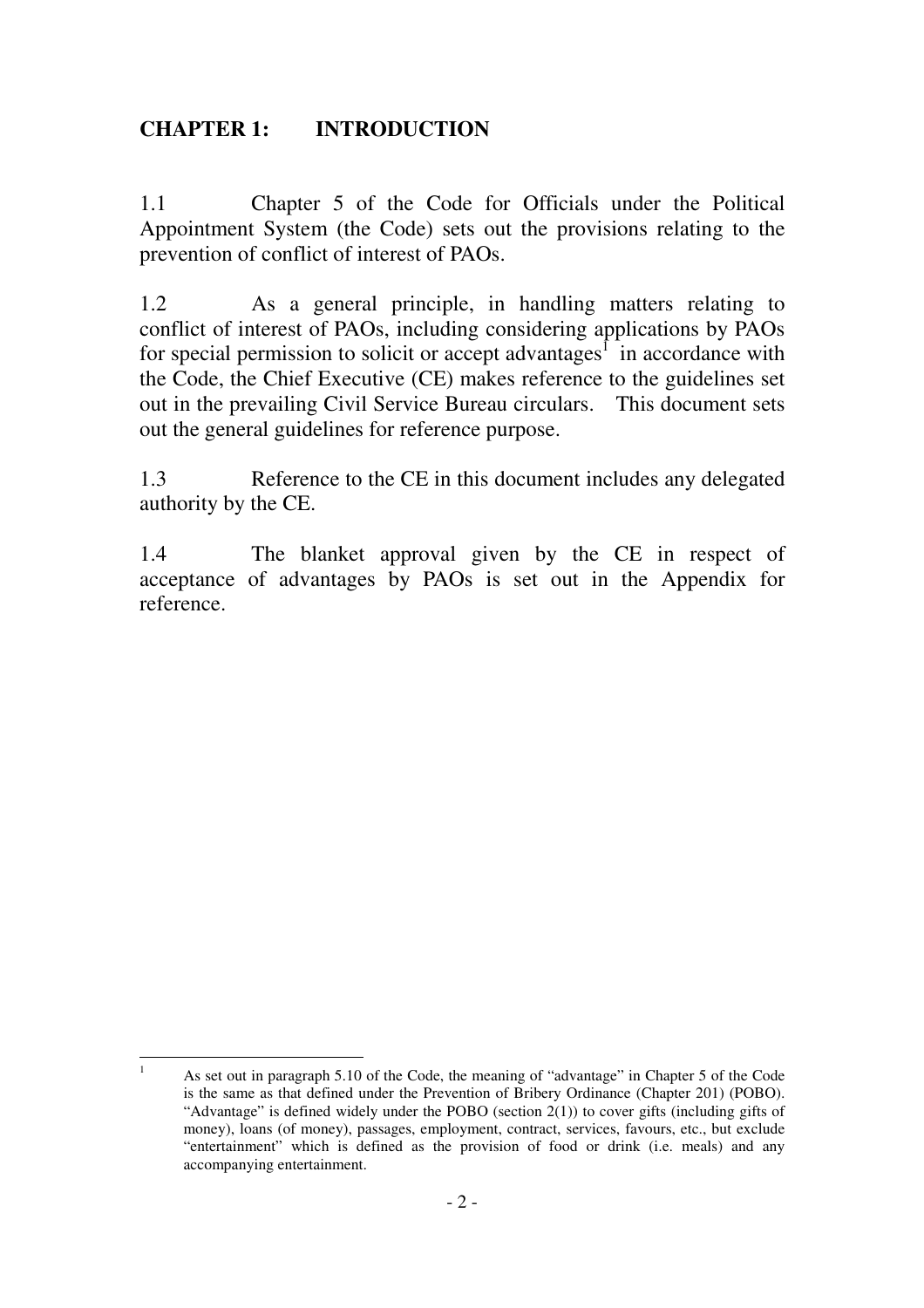# **CHAPTER 2: GUIDELINES FOR HANDLING POTENTIAL CASES OF CONFLICT OF INTERESTS CONCERNING PAOs**

## **CONFLICT OF INTEREST SITUATIONS**

2.1 A conflict of interest situation arises where the "private interests"<sup>2</sup> of a PAO compete or conflict with the interests of the Government or the officer's official duties. Such "private interests" go beyond pecuniary interests, and include circumstances in which a tie of kinship or friendship, or some other association or loyalty which does not give rise to a financial interest, can influence the judgement of a PAO in discharging his official duties, or may reasonably be perceived as having such an influence.

2.2 PAOs shall report to the CE if such a situation may arise. If the PAO concerned is an under secretary or political assistant, he should make the report via the supervising principal official.

# **HANDLING POTENTIAL CASES OF CONFLICT OF INTERESTS CONCERNING PAOs**

2.3 In handling a potential case of conflict of interest concerning a PAO, the CE should examine the facts of the case, taking into account:

- (a) the duties of the official concerned;
- (b) the relationship between the official and the person or persons with whom he has official dealings; and/or
- (c) whether the relationship could lead to embarrassment or loss of impartiality in the discharge of his duties.

2.4 Where necessary, the CE should seek from the PAO concerned further information on the matter and remind him of the

 $\frac{1}{2}$  "Private interests" include the financial and other interests of the officer himself; his family or other relations; his personal friends; the clubs and associations to which he belongs; any other groups of people with whom he has personal or social ties; or any person to whom he owes a favour or is obligated in any way.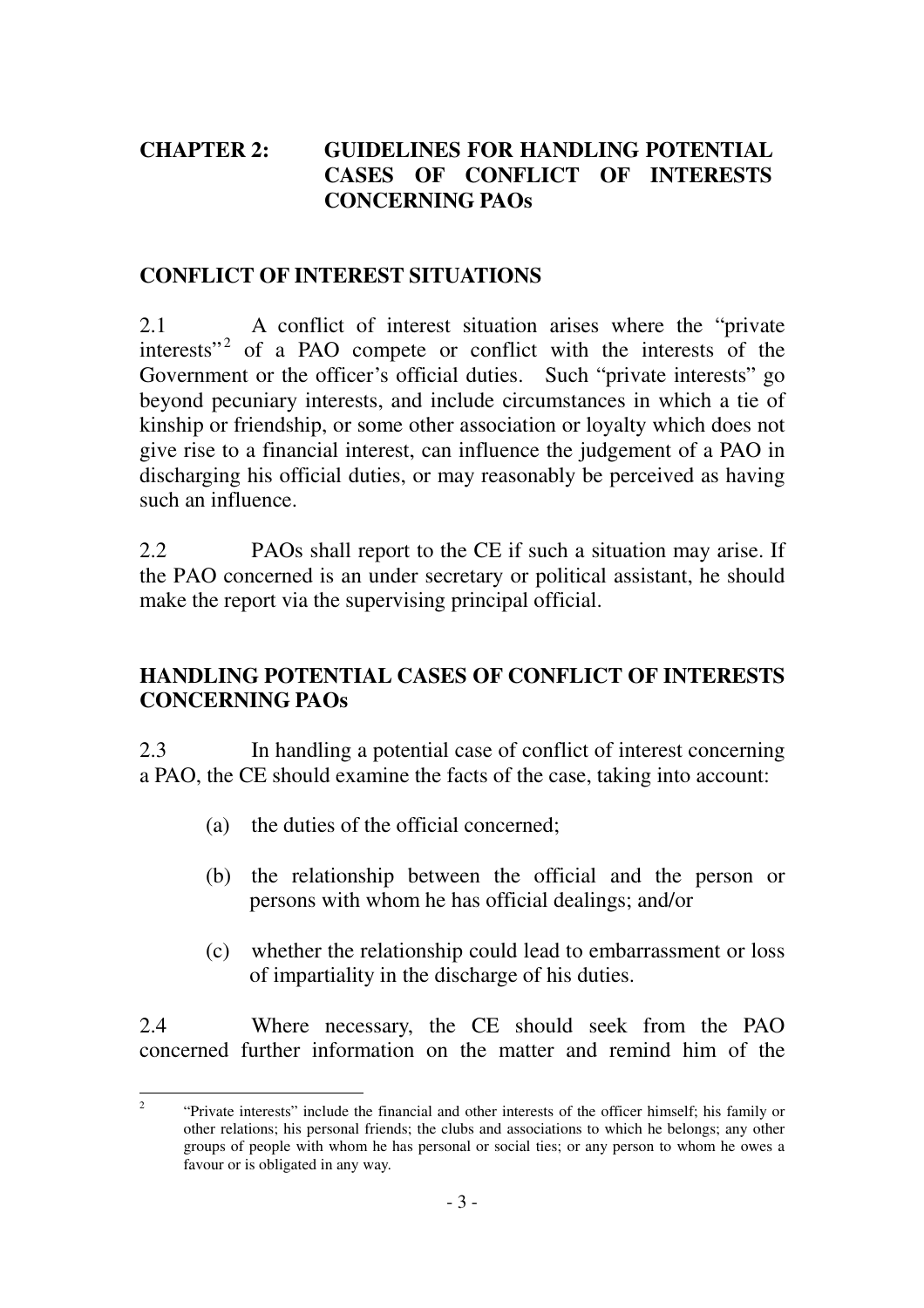consequences of a conflict of interest.

# **ACTION TO BE TAKEN WHERE A CONFLICT OF INTEREST MAY ARISE**

2.5 Where a conflict of interest may arise, the CE should decide on the course of action to be taken, having regard, among other things, to:

- (a) the role of the PAO in the matter including the extent to which he is called upon to exercise discretion;
- (b) the sensitivity of the matter; and
- (c) the practicability of assigning the matter to another official.

2.6 The CE may relieve the PAO from the task which may give rise to the conflict.

2.7 The CE should advise the PAO of the action(s) to be taken. Any report of conflict of interest and any advice given and/or management action taken should be properly recorded.

2.8 If it appears to the CE at any time that there is or may be a conflict of interest between a PAO's investments or interests and his official duties, the CE may require the PAO to take any one or more of the following measures:

- (a) to divest himself of all or any of the investments or interests.
- (b) to refrain from further acquiring or disposing of the investments or interests.
- (c) to freeze any investment transaction for a specified period.
- (d) to place the investments or interests in a "blind trust".
- (e) to refrain from handling cases with actual or potential conflict of interest.
- (f) to take other actions as directed by the CE.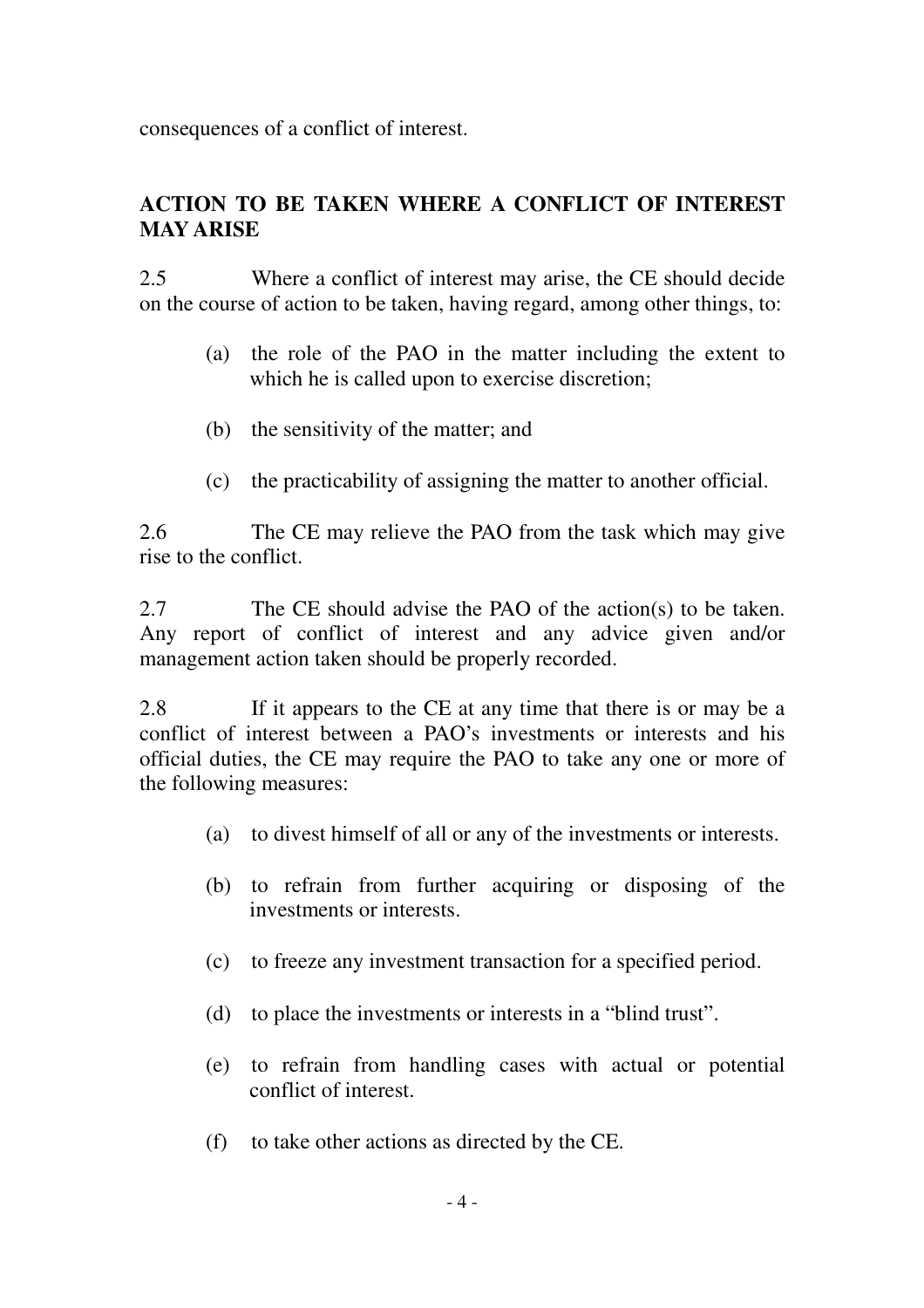2.9 If there is a criminal element in an allegation against a PAO concerning conflict of interest, the CE should refer the case to the appropriate law enforcement agency.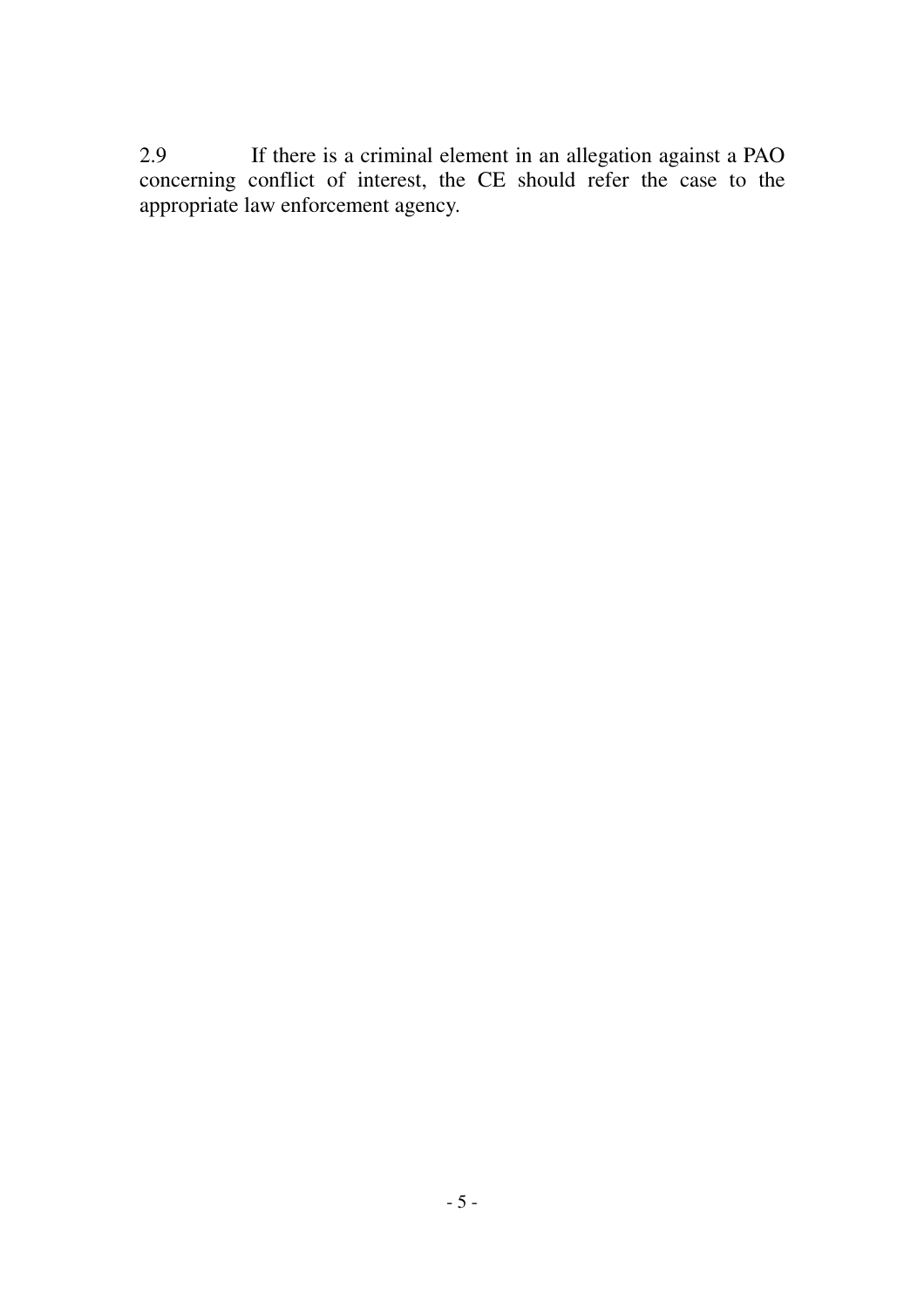## **CHAPTER 3: GUIDELINES FOR CONSIDERING APPLICATIONS FROM PAOs FOR SPECIAL PERMISSION TO SOLICIT OR ACCEPT ADVANTAGE IN THEIR PRIVATE CAPACITY**

3.1 In considering an application from a PAO for special permission to solicit or accept in his private capacity advantage which is not covered by the general permission given by the  $\overline{CE}^3$ , the  $\overline{CE}$  should take into account the following factors:

(a) the value of the advantage;

3

(b) the reputation and status of the offeror, and his relationship with the PAO:

- (i) solicit and/or accept any of the four types of "restricted" advantages from a tradesman or company if the advantage is available on equal terms to other persons.
- (ii) solicit and/or accept loans from a close personal friend or any other person of not more than \$3,000 or \$1,500 respectively, subject to the loan being repaid within 30 days.
- (iii) accept but not solicit gifts from a close personal friend or any other person, of not more than \$3,000 or \$1,500 in value respectively on a special occasion, or of not more than \$500 or \$250 in value respectively on any other occasion;

 Nevertheless, this general permission does not apply (that is, it is disapplied) in the following situations –

- (1) when the offeror has official dealings with the PAO concerned (in the case of a tradesman or company in (i) above) or with the department or organization in which the PAO works (in the case of close personal friend or any other person in (ii) and (iii) above);
- (2) when the offeror is a subordinate of the PAO working in the same department or organization; or
- (3) when the advantage is given to the PAO in his official capacity or by virtue of the official position he holds; and

 General permission is also given by the CE for PAOs, same as civil servants, to solicit or accept the four specified types of "restricted" advantages from a "relation" which is defined to include specific family members and close relatives.

Except for four specified types of "restricted" advantages (namely gifts, loans, discounts and passages), general permission is given by the CE under the Acceptance of Advantages (CE's Permission) Notice 2010 (AAN) for all prescribed officers (including PAOs) to solicit or accept, without restrictions, all the other forms of advantage that are defined in the POBO.

For the four specified types of "restricted" advantages, general permission is given by the CE for PAOs, same as civil servants, to accept them subject to different conditions and/or monetary limits applicable to different types of advantages, categories of offerors, and/or occasions, including the following –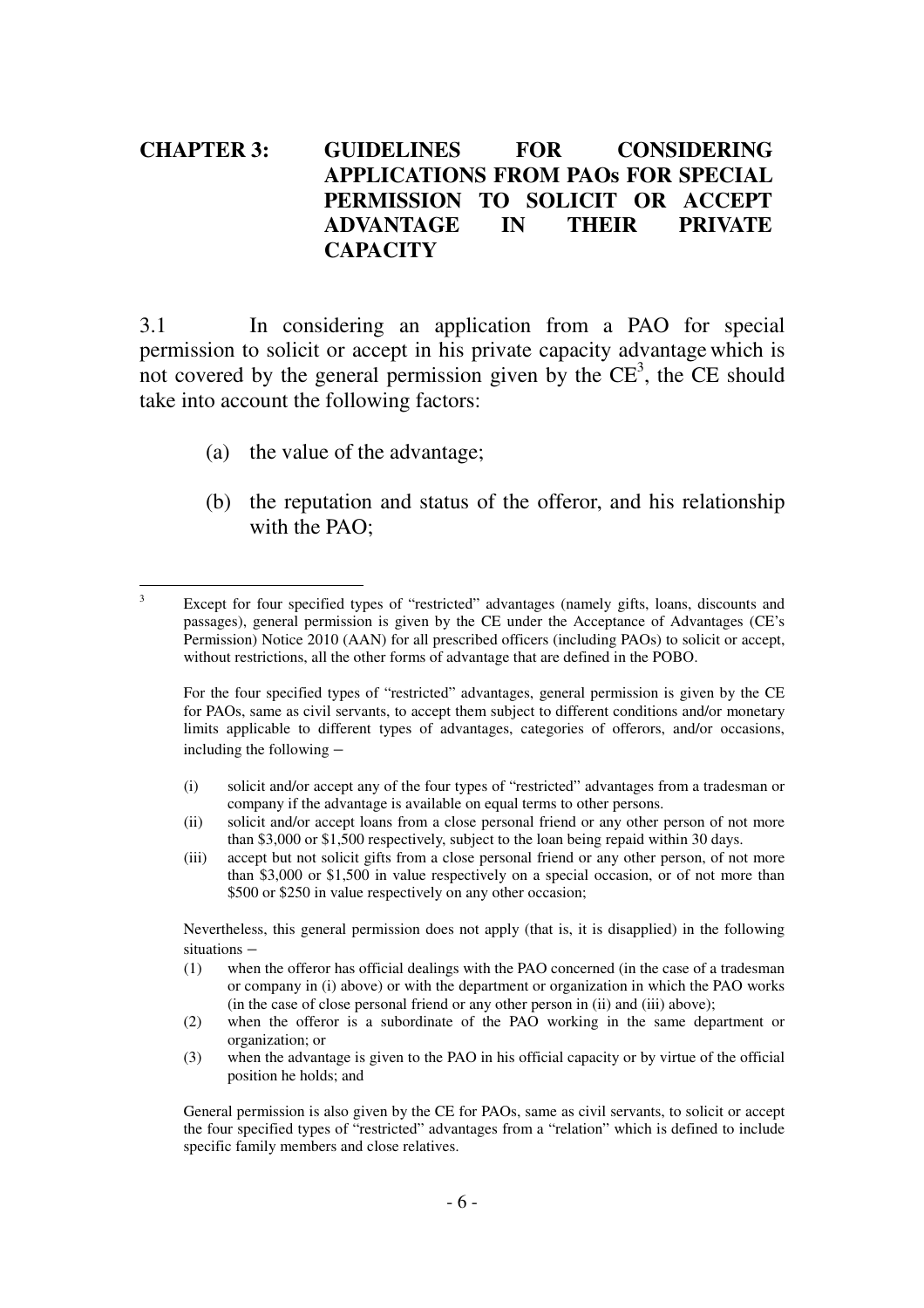- (c) whether the offeror of the advantage has any official dealings with the PAO;
- (d) whether the PAO's acceptance of the advantage in his private capacity will adversely affect the image of his office or the Government or invite public criticism or give rise to a conflict of interest;
- (e) whether the acceptance of the advantage would place the PAO in an obligatory position towards the offeror and would therefore compromise the PAO's position in his official dealings with the offeror;
- (f) whether the advantage is also available on equal terms to persons who are not Government officers;
- (g) the frequency of similar permission being sought by the same PAO; and
- (h) the rank, post and portfolio of the PAO.

3.2 If the PAO concerned is an Under Secretary or Political Assistant, he should make the application for special permission via the supervising principal official.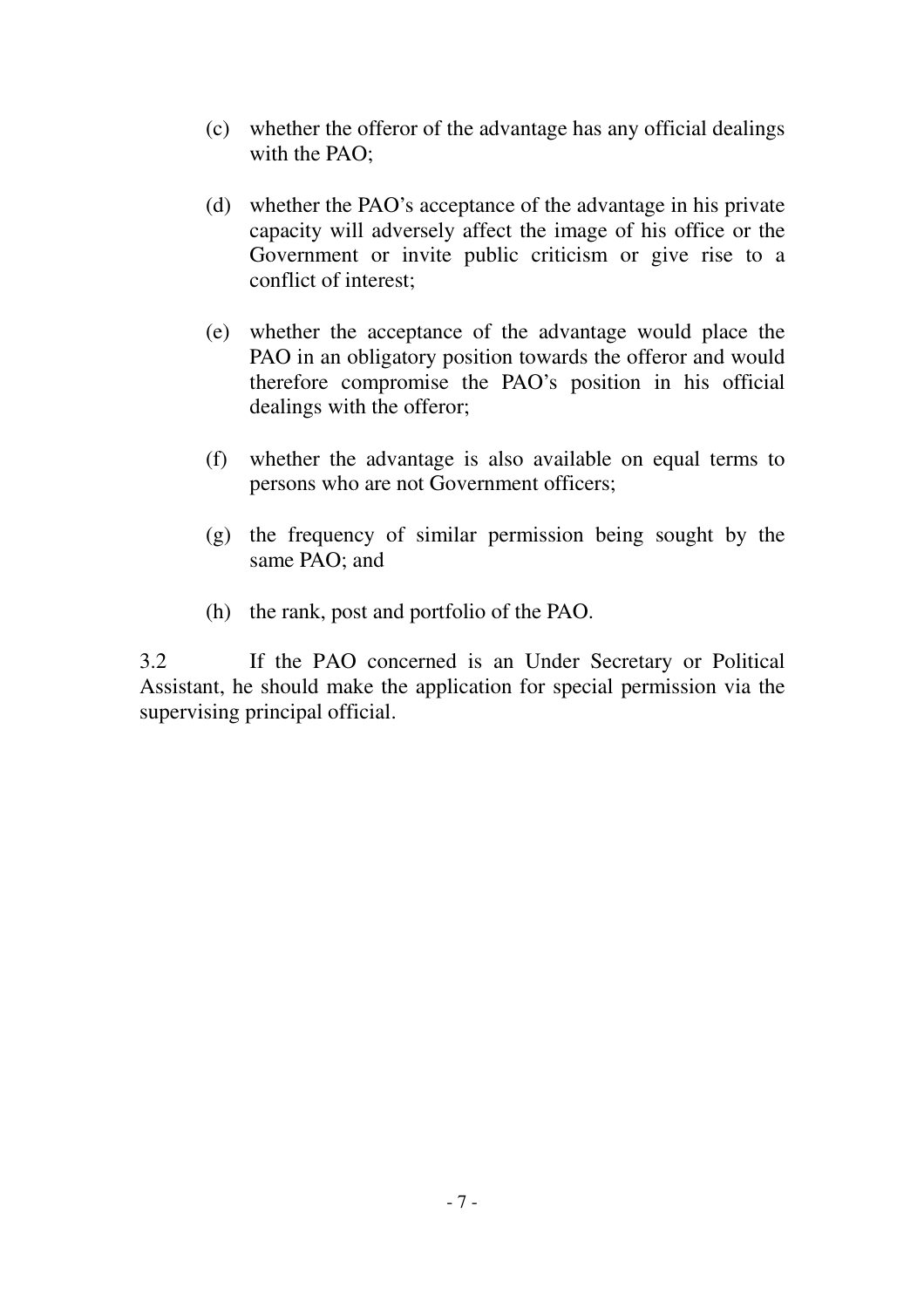# **CHAPTER 4: GUIDELINES FOR CONSIDERING APPLICATIONS FROM PAOs FOR SPECIAL PERMISSION TO SOLICIT OR ACCEPT ADVANTAGE IN THEIR OFFICIAL CAPACITY**

4.1 As a general rule, PAOs should as far as possible decline to accept advantage offered / presented to them by virtue of their official position. Where this cannot be done owing to protocol reasons or the need to avoid causing great offence or embarrassment (e.g. a piece of handicraft made and presented to the PAO by from a member of public during an encounter in official capacity), the PAO should dispose the advantage as set out below.

4.2 Any advantage received by a PAO or his spouse from any organization, person or government (other than the HKSAR Government) which in any way relates to his office as PAO, i.e. in his official capacity, belongs to the Government, unless general or special permission is given for the PAO to accept or retain the advantage personally. An advantage which belongs to the Government would be dealt with or disposed of by the Controlling Officers concerned in accordance with established procedures.

- 4.3 If the PAO wishes to retain personally the advantage and:
	- (a) if the advantage falls into one of the categories for which general permission<sup>4</sup> or blanket approval (see Appendix) has been given by the CE for personal retention, the PAO may retain the advantage personally; or
	- (b) if the advantage does not fall into one of the categories for which general permission or blanket approval has been given by the CE for personal retention, the PAO should seek special permission from the CE.

4.4 In considering an application from a PAO for special permission, the CE should take into account the following factors:

 $\frac{1}{4}$ See footnote 3.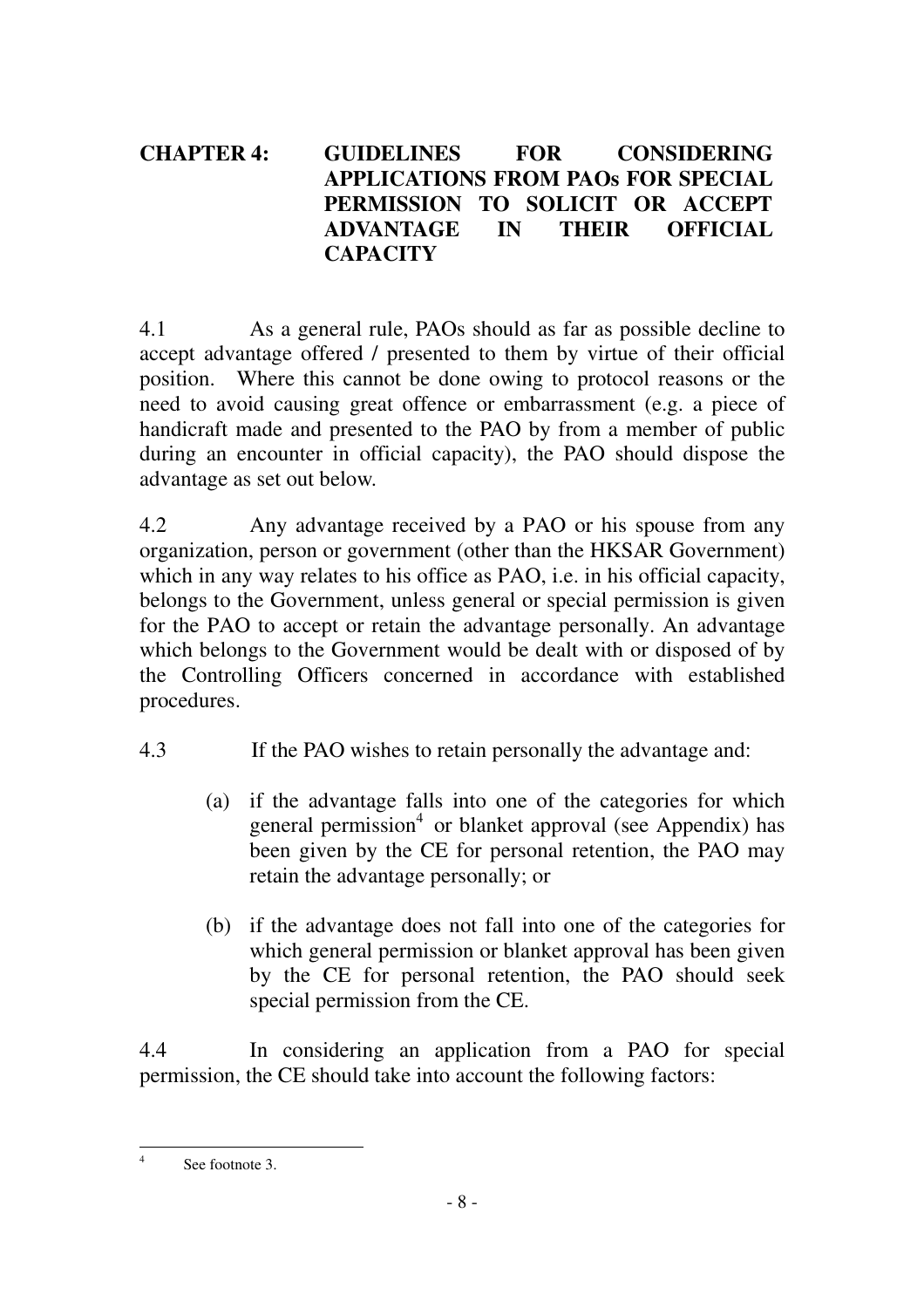- (a) the nature and the value of the advantage;
- (b) the status and reputation of the offeror;
- (c) whether there is any conflict of interest or the extent of official dealings, if any, between the advantage and the PAO;
- (d) whether the retention of the advantage by the PAO will place the PAO, his office or the Government in an obligatory position towards the offeror or cause embarrassment to them or invite criticism;
- (e) whether it is inappropriate for the PAO to retain the advantage personally in view of prevailing Government policy (e.g. tobacco and product from endangered species);
- (f) whether the offer is also available on equal terms on the same occasion to persons who are not government officers;
- (g) the number of occasions that the advantage have been offered by the same offeror previously;
- (h) whether the PAO has regulatory responsibility over the offeror (e.g. contractors);
- (i) whether such advantage should be disposed of in ways other than personal retention by the PAO to avoid actual or perceived conflict of interest; and
- (j) public perception.

4.5. If the PAO concerned is an Under Secretary or Political Assistant, he should make the application for special permission via the supervising principal official.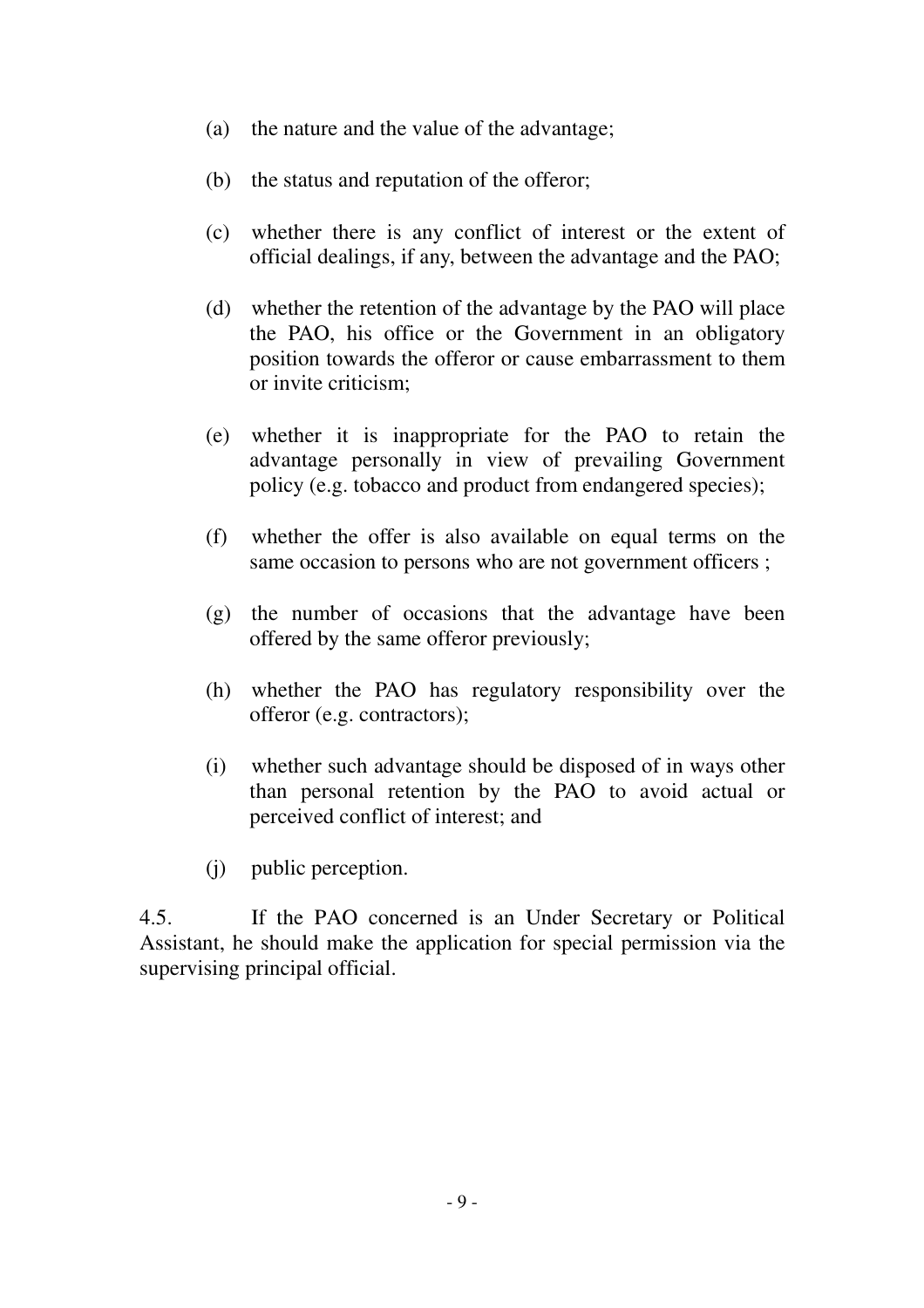# **CHAPTER 5: GUIDELINES FOR DEALING WITH ACCEPTANCE OF ENTERTAINMENT**

5.1 In giving guidance to PAOs on the acceptance of entertainment, the CE should have regard to the following main factors:

- (a) the circumstances surrounding the offer of entertainment;
- (b) the value, substance, frequency and nature of the entertainment offered (whether it offers the officer something he might not otherwise afford or have access to);
- (c) the relationship between the PAO and the offeror; and
- (d) whether or not an obligation or conflict of interest might be created.

5.2 If the PAO concerned is an Under Secretary or Political Assistant, he should seek the CE's guidance via the supervising principal official.